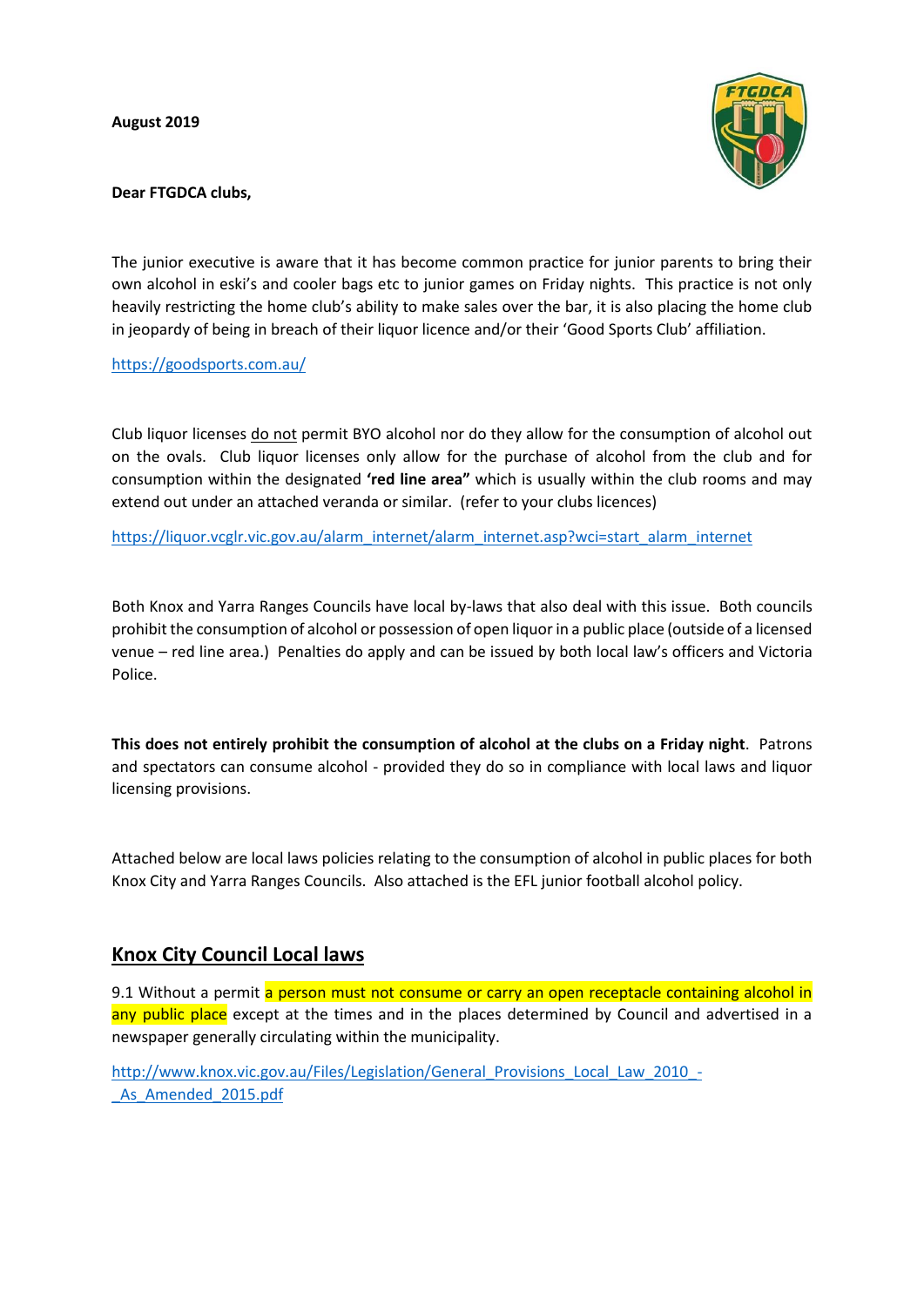## **Yarra Ranges Council Local laws**

Part 10 - Consumption of Liquor

10.1 Purpose The purpose of this Part is to control the consumption of liquor in Public Places and other places within certain areas of the municipality and during certain periods of the year.

10.2 Consumption and possession of Liquor is prohibited in certain circumstances

(a) A Person must not, in or on a Road, Council Land or Public Place, or within a Motor Vehicle which is in **or on a Public Place**:

(i) consume any liquor; or

(ii) have in his or her possession or control, any liquor other than liquor in a sealed container; in that part of the Municipal District prescribed by Council pursuant to this Local Law.

Penalty: 20 Penalty Units

(b) Clause 10.2(a) does not apply to a Person:

(i) taking part in a festival or event in respect of which the Council has granted a permit for persons to consume liquor or to have in their possession or control any liquor other than liquor in a sealed container;

(ii) within authorised premises or licensed premises under the Liquor Control Reform Act 1998 or any subsequent legislation relating to the serving and consumption of liquor; or

(iii) who has been granted a permit to take liquor into an area prescribed by Council.

(c) Where an Authorised Officer believes on reasonable grounds that a Person is contravening or has contravened clause 10.2(a), the Authorised Officer may direct the Person to seal any container or dispose of the contents of any unsealed container.

(d) A Person who fails to obey a direction of an Authorised Officer under clause 10.2(c) is guilty of an offence. Penalty: 10 Penalty Units (e) Council may prescribe certain parts of the Municipal District where the consumption of liquor or the possession of liquor is prohibited. (f) No prescription under this clause 10.2 will have any force or effect unless signs advising of the prohibitions are erected in the relevant area of the Municipal District.

[https://www.yarraranges.vic.gov.au/files/assets/public/webdocuments/planning-building](https://www.yarraranges.vic.gov.au/files/assets/public/webdocuments/planning-building-health/community-compliance/policies-strategies-community-compliance/general_provisons_local_law_2012_-_signed_and_sealed_14_august_2012.pdf)[health/community-compliance/policies-strategies-community](https://www.yarraranges.vic.gov.au/files/assets/public/webdocuments/planning-building-health/community-compliance/policies-strategies-community-compliance/general_provisons_local_law_2012_-_signed_and_sealed_14_august_2012.pdf)[compliance/general\\_provisons\\_local\\_law\\_2012\\_-\\_signed\\_and\\_sealed\\_14\\_august\\_2012.pdf](https://www.yarraranges.vic.gov.au/files/assets/public/webdocuments/planning-building-health/community-compliance/policies-strategies-community-compliance/general_provisons_local_law_2012_-_signed_and_sealed_14_august_2012.pdf)

## **Eastern Football League Rules**

17.1 At all junior games the consumption of alcohol at grounds shall not be permitted except inside licensed clubrooms. In no case shall alcohol consumption be permitted other than inside licensed clubrooms before, during or after junior matches. Clubs shall be responsible for the conduct of their own members, supporters and followers. Breaches of this By-law will be considered serious and may attract monetary fines and other penalties at the discretion of the Board.

<http://efl.org.au/wp-content/uploads/2016/07/EFL-By-Laws-June-2016.pdf>